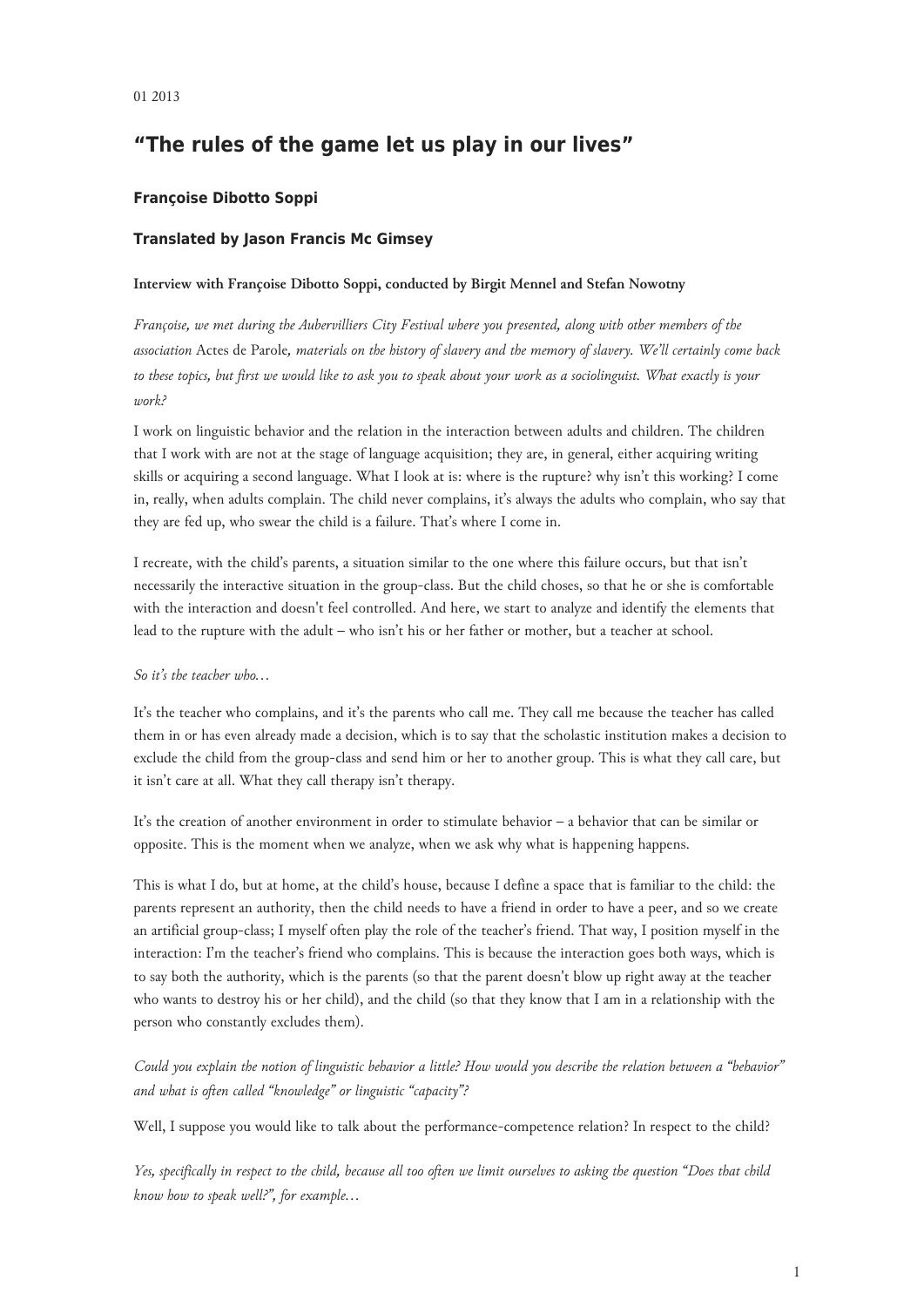… that's the norm, the standard social norm…

*…in fact, and that's why we would like to focus a bit on this notion of behavior. During our first meeting, you spoke about the intervention of a norm, of great importance, and also about violence as being a part of linguistic relations. So we have three factors: norms that are socially established, violence and then such and such behavior.*

What comes to mind right away is interpretation, which is to say that there are norms of interpretation. It is always difficult to talk about norms since they are also situational. Whenever we have a teacher who complains, for example, we ask "What are norms to her?", and then, "What are the child's norms in his own space?". Bourdieu has talked about the work of a student because, clearly, school has the culture of a school and children can more or less adapt themselves to this scholastic culture. This is where there are behavioral norms because there are things that are already codified at school and the child, when he or she arrives, must conform to these norms. In effect, it's a mold. But there are children who are quite free at home and they no longer have that freedom when they come to school – and they look for it. There are those who are discouraged and then those who say "no, I want my freedom" (those who do this at all costs) and who enter into full conflict with the teacher. This is precisely what we try to analyze.

I get an intruder; I put a child intruder in, while I am the adult intruder who has a relation with the teacher, as the teacher's friend. The child has his or her friend there, and I also have my friend, the teacher. The authority is his or her mother (in general, it's the mother who accepts being this kind of guinea pig). So, we set up some games, and these games have rules. Precisely, we recreate the system of rule, of norms. When it's a game, it's fun, and the child begins to play. There is no violence in the game but, nevertheless, one can be disqualified when the rules are not respected and we also include procedures for requalification.

When we talk about behavior, this is precisely the question: when there is a game, there are predefined behaviors, there are the rules of the game that are prescribed. And school is like this. School has game rules, except here, this game is not recognized as such, but is understood as if it were real life. Now, school isn't life. School is, in fact, a place of passage where we have game rules; and we adapt to these game rules as they come, with a game coordinator who is the teacher and with many participants who, together, must memorize the rules of the game to then, each playing their role, demonstrate to the coordinator that they know the rules and that they know how to apply them.

*But does knowing the rules only mean that we adapt to them? Or does it also mean that we master these rules so that we can participate in a specific game but, at the same time, we start to play not only "according to" but also "with" the rules that we find in life, because we understand that each time it is a specific game, tied to a specific situation?*

All the rules of the game allow us to play in our lives. Bakthine talks a little bit about this. It's the capital we have; all the experiences we have that we later reproduce… Really, there are rules of the game at school that we reproduce in life, and then others that we don't reproduce – but that are tied to that experience. Often, we hear parents say to their children: "You're not at school here, you're not with your friends, now, you're at home…". This means that there is an incompatibility between the game rules in the situation the child has interiorized and this new space – which isn't really new at all because it's the space he or she lives in – where the child becomes an adult in society, that is to say, where they are projected as adults in society. When parents come into the sanction, it means that they sanction the adults who are project in them; they don't sanction a child, but an adult.

Quite often, the situations we find are ruptures with these children who are acquiring either writing or bilingualism and where they are ill-adapted in class. It's these situations where the child has assimilated their parents' projections (as an adult) so quickly that they come into the group-class where they are asked to be a child, with the game rules of being a child: he or she finds them childish, and would rather build complicity with the adult teacher who is the group-class animator. Here, there is a rupture and great violence, sometimes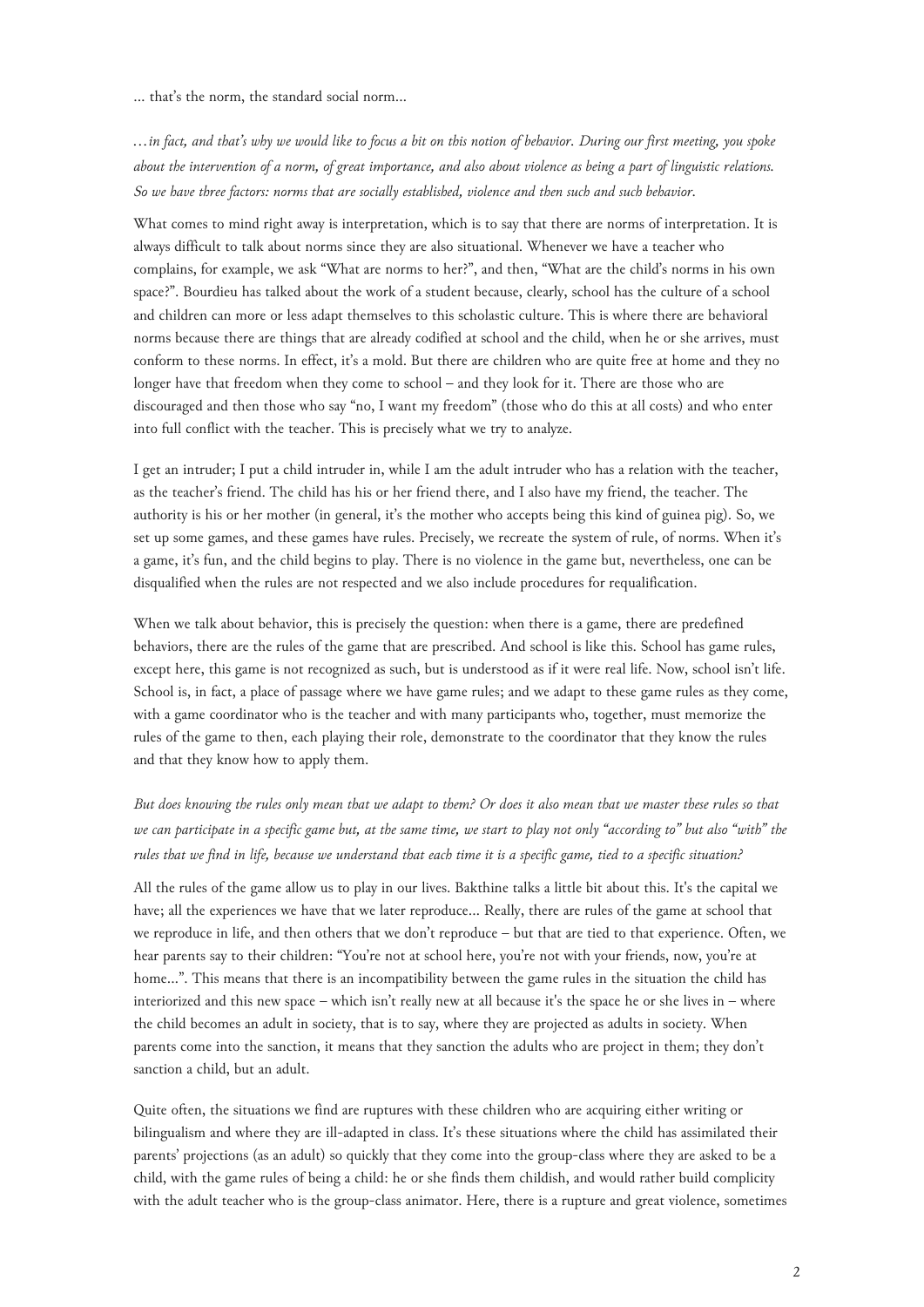for the adult who isn't close to the child (because he or she thinks "This must be a child who dominates the others, who thinks of themselves as a leader"), as well as for the child. In general, it's females, because it's as if she were the mother, and the children transpose her as a parent, as parental authority. And this isn't allowed at school: they must transpose authority, certainly, but not parental authority.

Quite often, we are dealing with immigrant children who grow up in groups of adults; and quite often either first children, or the first boy. This child is with adults – and even plays with adults – so much that he is almost an adult himself. When he comes to school, we don't see an adult, we see a small boy. The fact that he behaves like an adult annoys and irritates the teacher and he blazes the trail a bit more than others; and the child perceives this very easily. Plus, these children quite often have a language that responds to the social group they belong to. If this is the middle class, they express themselves very correctly and, from the beginning, this means that the teacher is charmed that this immigrant child can express himself in correct, carefully chosen and refined French. But then, when it comes to behavior concerning mutual respect, it's as if the teacher had a friend. This is why, going into remediation workshops, we make ourselves the teacher's friend and not him, the child.

*Let's go back to your work with the association* Actes de Parole *when you launched debates regarding the history of slavery. What relationships do you see between current forms of violence, for example in the relationship to scholastic authority, and historical forms of violence, specifically regarding racism?*

<span id="page-2-0"></span>I think that things are transported in our collective unconscious, just as much with Africans as with host countries like France. But it's not only the French who enter into relation with Africans; the whole world is in relation to Africans in Paris. It's interesting to know how we, *Actes de Parole*, came to speak about, or even *celebrate* the abolition of slavery. Above all it's because we came upon West Indian children who spoke to us about the *Code Noir*. We didn't know what the *Code Noir* was, and so we went online to search for it and we found out that it was also known as the Colbert Code. We knew that there was a Colbert Code but we had no idea that it was a code used to manage slaves and to define slave status: it was a code that was expressly created for these purposes.[\[1\]](#page-4-0) So, this stuck in our throat, it was an insufferable code. I don't know if you've ever read it. But it took us a year to read it and work through our anger at history, and also to try to understand that it is still with us – even in our expressions.

<span id="page-2-1"></span>This is where we question ourselves, and we examine ourselves, because there are expressions that we Africans have amongst ourselves that come from that period. For example, in our homes, the expressions "I'm not your slave, why are you talking to me like that?" and "I'm not your slave, why are you addressing me without formulating what you want?" that are quite recurrent. That's it – there are often these expressions that come back. Then there are other expressions that come up and that are more violent, because "I'm not your slave" is a defense of your rights, but there are also insults, like "That's not human, that's animal". This too comes from a historical period in Africa when Africans were captured and were treated as cattle, just like animals. There's a recently published book, *La France noire*[\[2\]](#page-4-1) – it's here, in the Aubervilliers library – that tells this history in images, from the period of slavery to *Négritude* with Césaire, Senghor. Basically, we understood that there is a latent suffering that was often read in the gaze of the other.

So, we said to ourselves that we needed to work on this. Above all because when we went to study it (because it's a history that we didn't know any better than the French do…), we discovered things that were very, very difficult but also things that were very, very enheartening: we discovered that both French and Africans, Black Africans, fought for the abolition of slavery. And they obtained it in 1794, or even before in 1791 in Haiti and Santo Domingo, but in 1794 a convention was signed in Paris. These are things that should be taught and this is the reason that we opted to host a festival on May  $10^{th}$  and to work more on this later – like the Americans have done – to work on everything regarding this period both in Africa and in the West (specifically in France, since we are French). We sponsor theses on these questions. Anyway, that's why we started hosting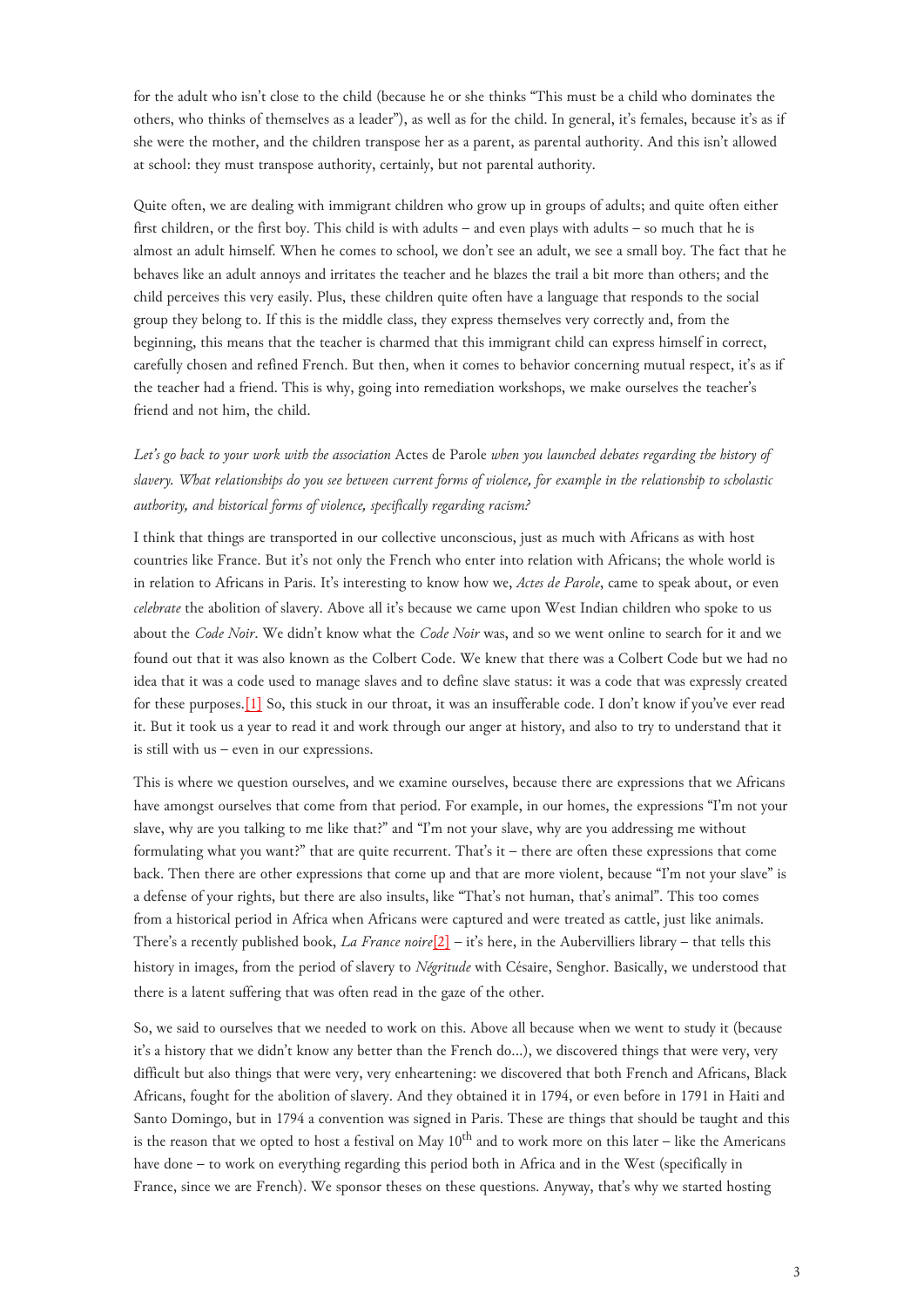events, in order to finance studies in Africa about this period, because nobody knows about it: I myself grew up without knowing about it.

*The examples you gave show a reproduction and, at the same time, a sort of commemoration of this violence in language practices. History is, in a manner of speaking, inscribed in these practices and therefore it's not only about looking at "language" as a system of rules, a system of vocabulary, etc. – that we can master or utilize well or not – but specifically to look at these inscriptions, these historical traces in linguistic practices. In this context, we would like to ask you a personal question: how would you describe your personal and biographical relation with "the French", how do you see the relation between French and African languages?*

This is a question that we often pose when we are adolescents. The answer depends on age. Today, I'm 55 years old, so the relation is much clearer. But it's a very complex relationship – it depends on the way we acquired the French language.

I myself have spoken French since pre-school and I had French in school, the French that is also the official language in Cameron where I lived, in the Francophone zone. But at home we didn't speak French. At home, we spoke Douala, my native language, the language my mother taught me. So it's both my native language and a language my mother taught me; we weren't supposed to speak French with her because she would reply: "I sent you to school so that you would learn French to speak abroad. But I'm not a foreigner. I'm Douala, so speak to me in Douala". This is also because her generation learned Douala at pre-school and learned to read and write it – only after did they go to a French school. On the contrary, we had little opportunity to learn our native language at pre-school and get into writing it, to then learn French as a second language. We learned writing directly with French, so there was a double difficulty. But, with our parents' help, we came out on top. In the end, we were all educated in French and our diplomas are in French.

But when I was a young adult the problem really came up. When I was an adolescent and a young adult, it was also the period for civil rights and the Black Movement in the United States. I'm talking about '68 to '76: that was throughout middle- and high-school for me. Then, that was difficult. We asked ourselves: "Does African literature exist?" – and we didn't have the languages to express our literature. This issue came up, but when I was an adolescent and a young adult. After, when I studied linguistics, I came into my language, and then I did sociolinguistics on bilingual acquisition. For me, there were other issues. Even today, I am still dealing with these same issues. In France, I know that I speak my native language very well, both written and orally, because I had teachers who were my parents. For French, I also mastered it quite well, and then other languages were added, like German, English, Spanish… So, I think that my relation is totally different.

<span id="page-3-0"></span>On the other hand, there is one thing that is very difficult to live with: all those who, in French, recall slavery in language and in idiomatic expressions. One expression, for example, Guerlain said on television and it caused an outcry:  $[3]$  "work like a nigger". This is an expression that comes from slavery.

#### *By the way, is the expression that you mentioned before, "I'm not your slave", said in French or in Douala?*

No, it's said in Douala, I translated it. But the parallel in French is "working like a nigger". Because, in any case, "nigger", is "slave". It's a tautology.

*Our last question seems to be directly tied to what you are talking about here: while we were preparing our workshop in Aubervilliers in September, in June we had a long conversation with a young French teacher who came from a Senegalese family and who lives in the south of Paris. At a certain point, he asked us what languages we spoke and then told us the languages he himself spoke: French, English, a few expressions in Italian, etc.. We found this list a bit surprising and so we asked him: "But you told us you grew up in Senegal. Don't you speak African languages too?" Only then did he answer: "Sure, I speak Wolof and my first language is Fulani". His initial silence regarding these African languages seemed quite symptomatic to us. – You work on bilingualism, but that risks being a bit abstract as a*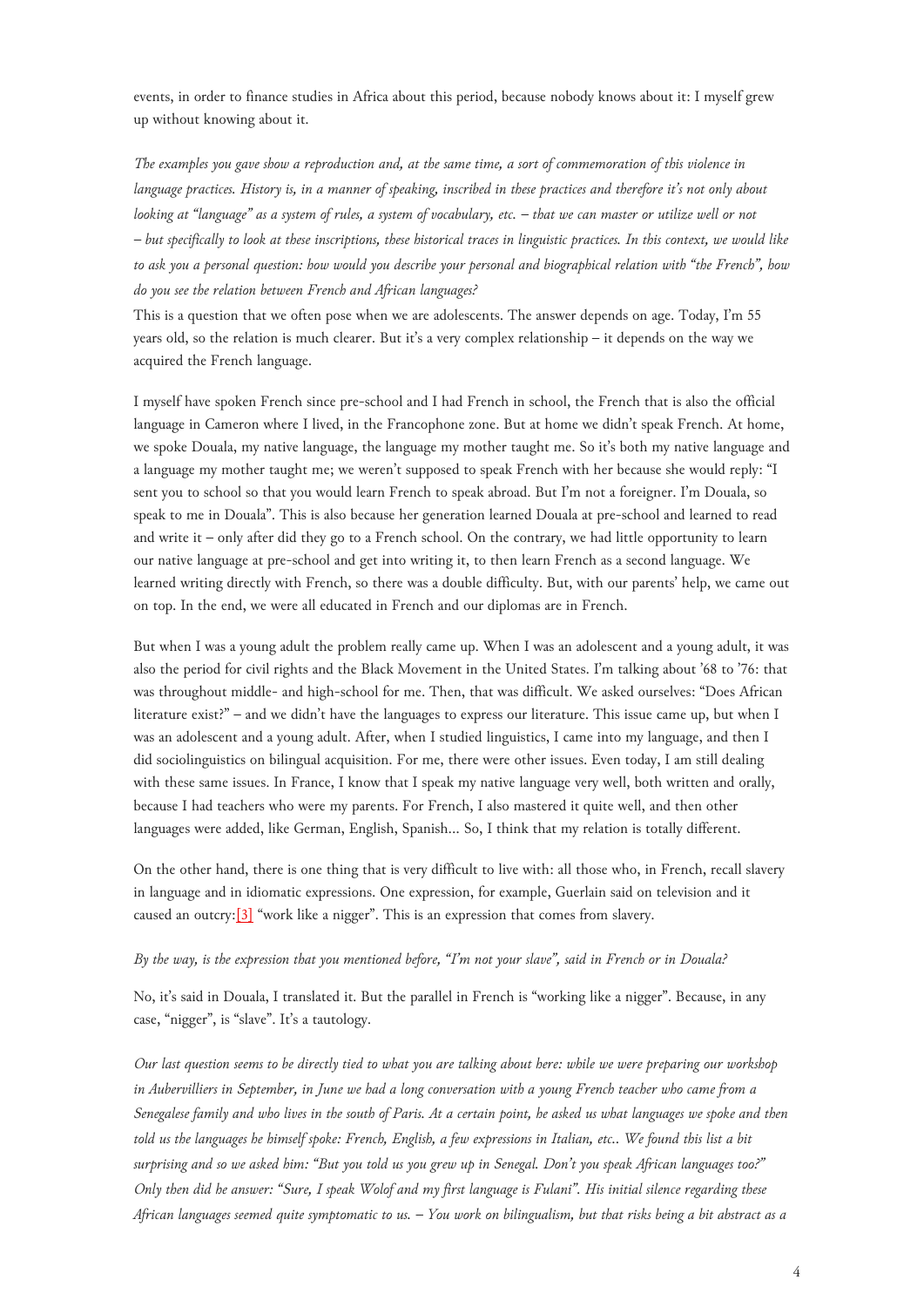*concept, since there are also systems of valorization so all languages don't have the same statute… So, we wanted to ask you as a sociolinguist: what role do African languages play in France?*

<span id="page-4-4"></span>That depends on the group. I myself am in a group, *Actes de Parole*, where we speak Soninke and Bambara, i.e. Mandingo languages. There are families from Mauretania, Mali and Senegal who speak Soninke (even if when someone from Senegal speaks Soninke that means that their families immigrated from Mali to Senegal). But these two languages are used quite often in the group. More generally, Mandingo languages are extremely well-integrated in Paris. If you go to *Quatre Chemins*,[\[4\]](#page-4-3) here just around the corner, if you stop an African and speak to him in Bambara, he'll understand you. Concerning Bambara, there is a large group that speaks it: all Fulani speak Bambara, people from the Ivory Coast speak Bambara… basically, Bambara is a vehicle, a vehicular language. It's used for commerce in Africa – it's spoken all the way up to Cameron. And that function is then exported here.

But there are other languages that are not spoken much at all because they aren't used much in parent-child relationships, like languages from Cameron, for example. Regarding children born here, especially boys, we can observe a phenomenon that constitutes a kind of anomie in their discourse: they understand their parents' language but they don't speak it because the statue they give this language is not the same one they give to French. But this is also changing, because with cable television, for example, we can see programs shown in Africa. This concerns above all Arabic and Arabic channels that make it so that children are speaking Arabic more and more. There was a time when Arabic was in decline. You had to study it in order to learn to speak and write in Arabic. But today, there is also the phenomenon of people enrolling in Arabic courses to learn the Koran, and then there is a lot of Arabic on television. So, they have a linguistic practice, and parents are also much more at east in their own practice of Arabic, with Arabic television.

But, in general, languages keep the function that they have in Africa. If, in the first place, they are spoken in families, which can happen in France too, in second or third generations this is lost. If, on the other hand, we are talking about vehicular languages, they stay alive. Here, too, we can observe specific repercussions from colonial history, because, in Cameron for example, French and English are vehicular languages. And that explains the fact that – after the Germans installed Douala as the language to teach the Bible in and the protestant language at that time – with French colonization and the introduction of Catholicism, language and religion became Latin and French. In fact, religions are often what make such or such a language valuable and impose it as a vehicular language. So, until today, there are households in Cameron where French has maintained its value, as an elite language, a language of civilization or even as a secular language. We speak French as a native language and, progressively, we learn a local language as a second language.

<span id="page-4-0"></span>[\[1\]](#page-2-0) The *Code Noir* [Black Code] was a decree originally passed by France's King Louis XIV in 1685. The Code Noir defined the conditions of slavery in the French colonial empire, restricted the activities of free Negroes, forbade the exercise of any religion other than Roman Catholicism (it included a provision that all slaves must be baptized and instructed in the Roman Catholic religion), and ordered all Jews out of France's colonies. The *Code Noir* also gave plantation owners extreme disciplinary power over their slaves, including legitimizing corporal punishment as a method of maintaining control [translator's note].

<span id="page-4-1"></span>[\[2\]](#page-2-1) Pascal Blanchard, *La France noire ; trois siècles de présences*, Paris: La Decouverte, 2011.

<span id="page-4-2"></span>[\[3\]](#page-3-0) Jean-Paul Guerlain, a perfume maker, used the expression "to work like a nigger" during a televised interview on France 2 in October 2010 [note by B.M. and S.N.].

<span id="page-4-3"></span>[\[4\]](#page-4-4) *Quatre Chemins* is a lively neighborhood in Paris' "close *banlieue*", situated between Aubervilliers and Pantin. It is also the name of a metro station on line 7, which connects a few northeastern districts in the Paris region to the center of Paris and the "close *banlieue*" in the southeast of the capital [note by B.M. and